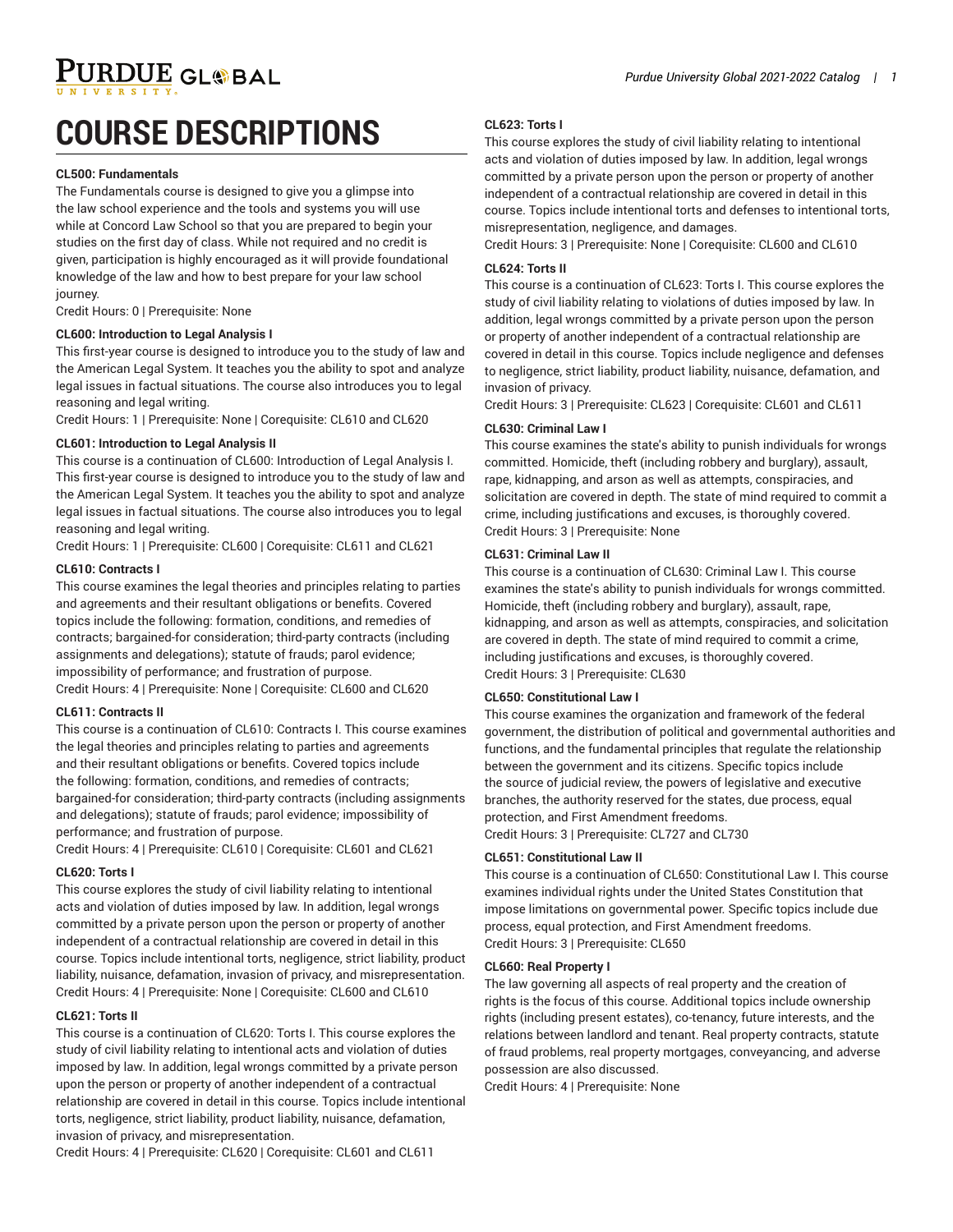

# **CL661: Real Property II**

This course is a continuation of CL660: Real Property I. The law governing all aspects of real property and the creation of rights is the focus of this course. Additional topics include ownership rights (including present estates), co-tenancy, future interests, and the relations between landlord and tenant. Real property contracts, statute of fraud problems, real property mortgages, conveyancing, and adverse possession are also discussed.

Credit Hours: 4 | Prerequisite: CL660

# **CL670: Civil Procedure I**

Access to the U.S. court system is the focus of this course. Proper jurisdiction and venue (including long-arm statutes and minimum contacts) are covered in detail. Other topics include pleadings, joinder of parties and claims, class actions, discovery, summary judgment, directed verdict, res judicata, collateral estoppel, and the appeal process. Credit Hours: 3 | Prerequisite: CL601 | Corequisite: CL730

# **CL671: Civil Procedure II**

This course is a continuation of CL670: Civil Procedure I. This course addresses the requirements of the civil litigation process in federal courts. These requirements come from the United States Constitution, federal statutes, and the Federal Rules of Civil Procedure. This course covers answers and amendments to complaints, choice of law, discovery, summary judgment, judgment as a matter of law, jury trials, preclusion, and touches on appellate review. As part of the course, you will draft an answer to a complaint, discovery requests, and a motion for summary judgment with a memorandum of law. Credit Hours: 3 | Prerequisite: CL670

# **CL685: Criminal Procedure**

This course focuses on the law governing the rights of the accused. The topics of arrest, search and seizure (Fourth Amendment), confession and self-incrimination (Fifth Amendment), police lineups, sentencing and the death penalty (Eighth Amendment), and the right to counsel (Fifth and Sixth Amendments) are covered in detail.

Credit Hours: 4 | Prerequisite: CL630 (can be taken as a corequisite)

# **CL700: Corporations and Business Organizations I**

This course covers the area of law relating to artificial persons or legal entities, consisting of members acting with a common purpose. Particular emphasis is placed on the formation of the corporate unit, the sale of shares (including federal securities law), the operation and management of the corporation, and the law covering dividends, repurchases, and redemptions.

Credit Hours: 2 | Prerequisite: None

# **CL701: Corporations and Business Organizations II**

This course is a continuation of CL700: Corporations and Business Organizations I. This course covers the area of law relating to artificial persons or legal entities, consisting of members acting with a common purpose. Particular emphasis is placed on the formation of the corporate unit, the sale of shares (including federal securities law), the operation and management of the corporation, and the law covering dividends, repurchases, and redemptions.

Credit Hours: 2 | Prerequisite: CL700

# **CL710: Evidence I**

This course covers the substance of and means by which alleged matters of fact are proved or disproved in court. Central topics include the requirements for the introduction and impeachment of evidence, relevancy, character evidence, expert testimony, privileges, and hearsay. The course also covers the roles of judges and juries in the evaluation of evidence.

**CL711: Evidence II**

This course is a continuation of CL710: Evidence I. This course covers the substance of and means by which alleged matters of fact are proved or disproved in court. Central topics include hearsay, expert testimony, and privileges. The course also covers the roles of judges and juries in the evaluation of evidence, and key distinctions between the Federal Rules of Evidence and the California Evidence Code. Credit Hours: 3 | Prerequisite: CL710

# **CL727: Legal Analysis and Writing**

This course teaches you how to synthesize complex information, analyze and formulate strategy, and predict outcomes. You will develop objective writing skills and ethical values in legal writing. The course covers the client interview, letters and other communications, and an objective memorandum.

Credit Hours: 2 | Prerequisite: CL601

# **CL728: Advanced Legal Analysis and Writing - Regulatory and Transactional**

This course teaches you how to analyze and write in legal and professional fields. You will develop skills and ethical values in analyzing issues using objective and persuasive writing. Course projects will provide instruction and practice in advanced writing skills that are useful to anyone in legal and professional fields, such as drafting an employment contract provision, advising a client, and analyzing a regulation or policy.

Credit Hours: 2 | Prerequisite: CL727

# **CL729: Advanced Legal Analysis and Writing - Litigation**

This course gives you an opportunity to practice analysis and writing in the context of a variety of tasks in which litigators typically engage. You will develop skills and ethical values in formulating legal strategy; drafting legal documents to file with a court, including a brief; and presenting an oral argument.

Credit Hours: 2 | Prerequisite: CL727

# **CL730: Electronic Legal Research**

This course focuses on research skills and techniques, including the use of an online library. You will learn to plan the research process, evaluate research resources, find relevant legal authorities, and evaluate the weight of authority.

Credit Hours: 2 | Prerequisite: None

# **CL735: Professional Responsibility**

The law relating to the ethical standards that govern attorneys and judges is the focus of this course. It covers the ABA Model Rules of Professional Conduct, the ABA Model Code of Judicial Conduct, and some California Rules of Professional Conduct. The course will also include materials on professional conduct of the attorney, the role of a lawyer, the lawyer as an officer of the court, and the relationship of the lawyer to society.

Credit Hours: 2 | Prerequisite: JD only

## **CL740: Future of Law Practice**

This course will explore emerging topics in law practice. Topics will include challenges and opportunities emerging in ethics, societal and legal industry change, and technology. Specific emphasis will be placed on application of the ABA Rules of Professional Responsibility to contemporary law practice. Skills emphasized in the course are research, analysis, communication, and business planning. Credit Hours: 2 | Prerequisite: CL730

Credit Hours: 3 | Prerequisite: None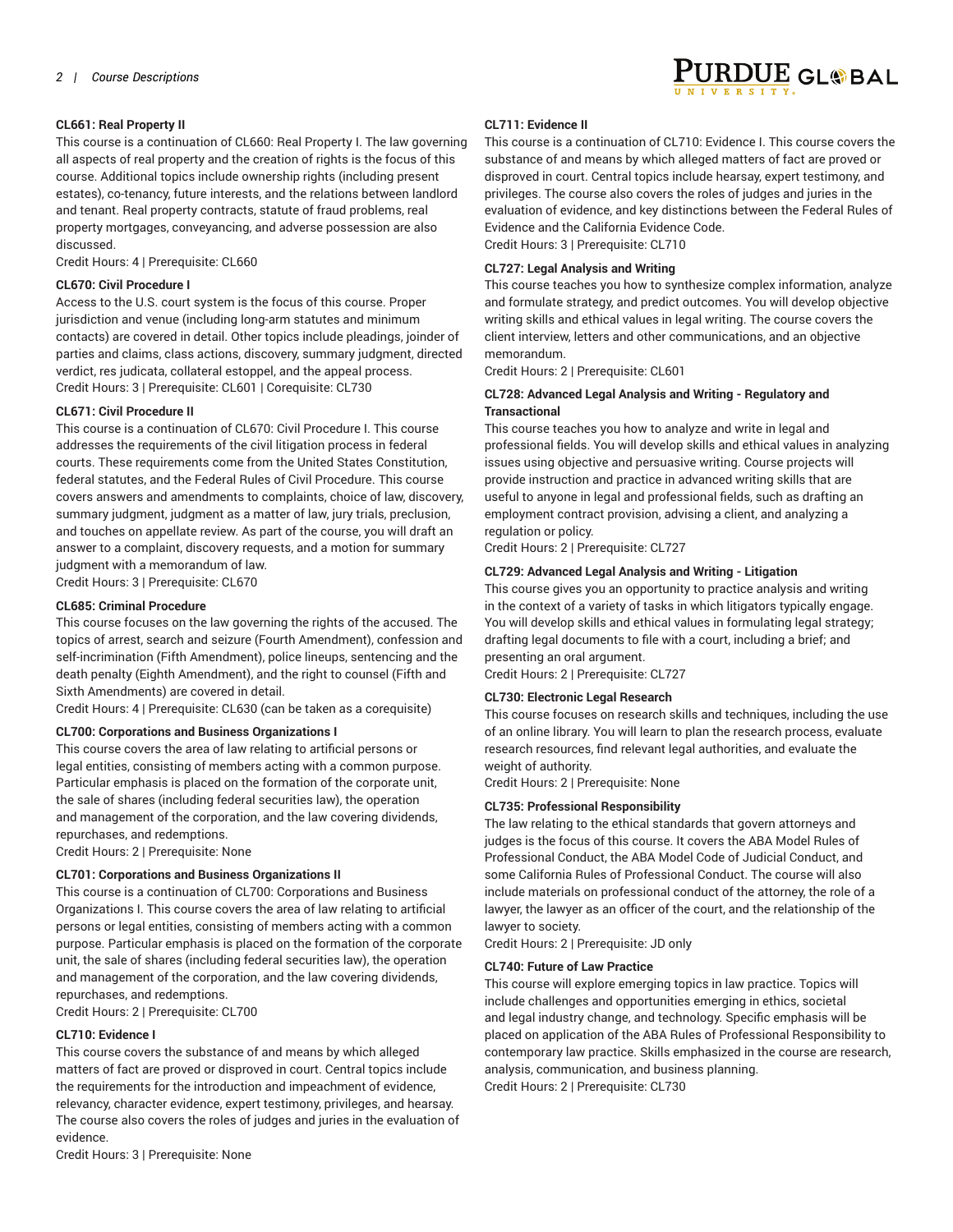URDUE GLOBAL

## **CL745: Cross Professional Ethics**

This course focuses on fundamental, contemporary ethical questions in the practice of law and examines the basic premises underlying the lawyer-client relationship and some of the duties of lawyers, including duties to clients, the public, the courts, and other professionals, with an emphasis on the unauthorized practice of law. It also compares the ethics of the legal profession with other professions. The course incorporates various forms of media to illustrate ethical dilemmas in everyday professional life including presentations, web resources, and print media.

Credit Hours: 2 | Prerequisite: None

#### **CL750: Estates, Wills, and Trusts I**

This course covers the law of estates and trusts as applied in California and gives a general overview of how it applies in the rest of the country. Issues dealing with the validity and revocation of wills are examined in particular, as they may affect distribution of assets of an estate. In addition, the laws of express trusts (including creation and administration), charitable trusts, and consecutive trusts are covered. Credit Hours: 2 | Prerequisite: None

#### **CL751: Estates, Wills, and Trusts II**

This course is a continuation of CL750: Estates, Wills, and Trusts I. This course covers the law of estates and trusts, including different types of trusts; the formation, modification, and termination of trusts; the rights of beneficiaries and creditors to trust assets; the duties of trustees; and the rights and remedies available to beneficiaries in the event of trustee breaches. Related topics such as powers of appointment and future estates are also addressed. In addition, the course will revisit wills topics addressed in CL750, examine the requirements for basic estate planning, and teach practical skills related to interviewing estate planning clients, planning estates, and drafting wills.

Credit Hours: 2 | Prerequisite: CL750

## **CL760: Community Property**

This course covers the Law of Community Property and Division of Marital Assets in California. Specific topics include the characterization of property as separate or community, creditors' rights, third-party transfers, and the resolving of disputes upon the termination of a relationship or the death of a party. Credit Hours: 2 | Prerequisite: None

#### **CL761: Family Law Practicum**

This course continues where CL 760 left off, incorporating practical community property and family law skills and concepts. Family law is a very common practice area for solo and small firm attorneys, particularly early in their careers, and there is a societal need for representation in this area, given that 80 to 90 percent of family law litigants are selfrepresented. Family law is at the intersection of law, social policy, and the most intimate of human relations, marriage and parentage. This course will explore topics including jurisdiction over the family, separation, dissolution, annulment, parenting time, parenting responsibility, child support, partner support, and domestic violence. Much of family law is policy driven and designed with a policy outcome in mind. This class will help you analyze legal policy to determine if, in application, it meets the policy goal. You will engage in practical exercises in the context of California law and procedure.

Credit Hours: 2 | Prerequisite: CL760

#### **CL770: Remedies I**

This course reviews both legal and equitable remedies, focusing on the underlying liability theories that give rise to the remedy and the remedy itself. Special attention is given to contract and tort remedies. Students will be exposed to the types of problems that they may encounter in law practice, with particular emphasis on ones that cross a variety of disciplines. Final papers are similar to the performance tests currently administered by the State Bar of California. Credit Hours: 2 | Prerequisite: None

#### **CL771: Remedies II**

This course is a continuation of CL770: Remedies I. This course reviews both legal and equitable remedies, focusing on the underlying liability theories that give rise to the remedy and the remedy itself. Special attention is given to contract and tort remedies. Students will be exposed to the types of problems that they may encounter in law practice, with particular emphasis on ones that cross a variety of disciplines. Final papers are similar to the performance tests currently administered by the State Bar of California.

Credit Hours: 2 | Prerequisite: CL770

### **CL772: Remedies**

This course reviews both legal and equitable remedies, focusing on the underlying liability theories that give rise to the remedy and the remedy itself. Special attention is given to contract and tort remedies. You will be exposed to the types of problems that they may encounter in law practice, with particular emphasis on ones that cross a variety of disciplines. Final papers are similar to the performance tests currently administered by the State Bar of California.

Credit Hours: 2 | Prerequisite: CL610, CL611, CL623, and CL624

#### **CL780: Capstone I**

This course provides you with an effective means of integrating what you have learned over the course of your legal education, building on a strong substantive and skills foundation to make critical judgments about the law and policy as a practicing attorney. Special attention will be devoted to the skills necessary for success on the California Bar Examination. Through work with testing forms currently employed by the California Committee of Bar Examiners, you will refine your ability to analyze legal principles and express your thoughts in an appropriate legal fashion. This course will be graded pass/fail.

Credit Hours: 2 | Prerequisite: Fourth year JD only

#### **CL781: Capstone II**

This course is a continuation of CL780: Capstone I. This course provides you with an effective means of integrating what you have learned over the course of your legal education, building on a strong substantive and skills foundation to make critical judgments about the law and policy as a practicing attorney. Special attention will be devoted to the skills necessary for success on the California Bar Examination. Through work with testing forms currently employed by the California Committee of Bar Examiners, you will refine your ability to analyze legal principles and express your thoughts in an appropriate legal fashion. This course will be graded pass/fail.

Credit Hours: 2 | Prerequisite: CL780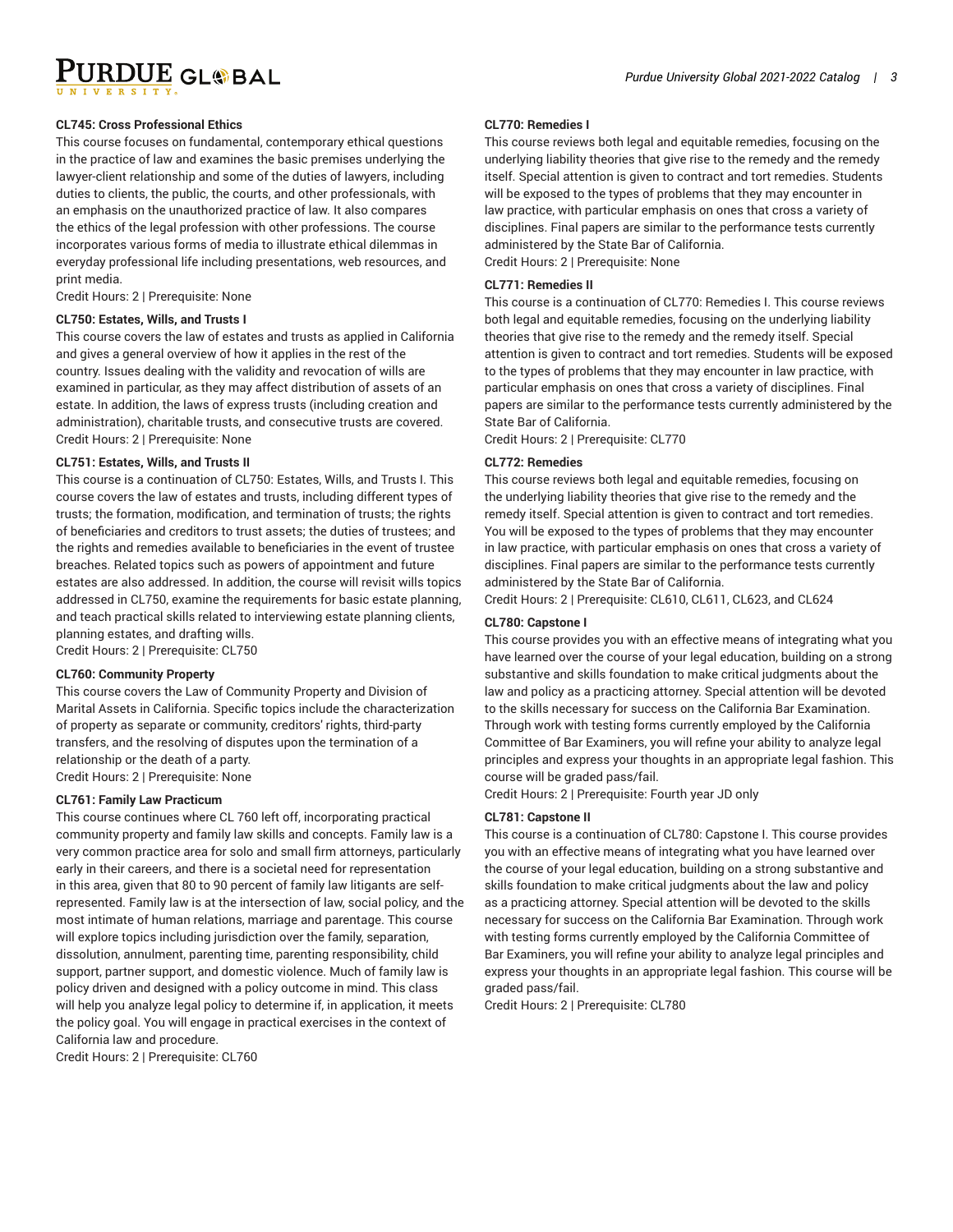# **CL801: Contract Drafting**

A lawyer once said, "Legal drafting is legal thinking made visible." The drafter's work not only makes explicit the parties' understanding of the deal but also (1) fills the gaps sometimes left in contract negotiations, (2) anticipates problems that might arise in the future, and (3) creates a document that is clear and unambiguous. Through a series of readings, problems, and exercises, you will review the substance of contract law and learn techniques for analyzing and drafting contracts that meet the particular needs and objectives of a client.

Credit Hours: 2 | Prerequisite: CL610 and CL611

## **CL802: Business Planning and Skills Training - Practicum**

This course focuses on the role of the lawyer as an advisor to closely held businesses and their owners. During the course, you will study and plan the formation, operation, and dissolution of a closely held business. You will receive the substantive knowledge you need to draft the documents required by the business.

Credit Hours: 4 | Prerequisite: CL700 and CL701 (CL701 may be taken concurrently)

# **CL805: Federal Taxation**

This course examines the fundamental concepts underlying the federal income tax system, with an emphasis on individual taxation. Major topics include determination of gross income, deductions, timing issues, and disposition of property. In this course, you will interpret the Internal Revenue Code, United States Treasury regulations, tax cases, and related tax material.

Credit Hours: 4 | Prerequisite: None

# **CL806: Bankruptcy Law**

This course will introduce the rules and practice of bankruptcy law focusing primarily on consumer bankruptcies, debtor creditor law, and secured transactions. Attorneys representing consumers can help them through some of the most difficult times of their lives, to help them get a fresh start or to reorganize their debt so they can realistically pay it off and preserve important assets. A creditor's attorney can make sure that the creditor is treated equitably, recover what they can, and prevent fraud. Credit Hours: 3 | Prerequisite: CL730

## **CL807: Compliance and Risk Management**

Compliance and Risk Management examines how regulators and enforcers use their authority to address corporate misconduct. This course will explore essential issues in risk management and compliance in various industries. You will be provided an overview of the principles of corporate governance and the roles of shareholders, boards of directors, and executives. Using timely examples, you will explore the impact of whistleblowers and others in stopping inappropriate corporate behavior. Risk management, investigations, and the elements of a cost-effective corporate compliance program are also addressed. Environmental, social, and governance (ESG) criteria used by investors will also be covered along with foreign corruption and anti-money laundering. Credit Hours: 3 | Prerequisite: None

# **CL811: Administrative Law**

This course provides an overview of administrative law and procedure, including the creation and authority of federal agencies and the ways that agencies exercise their authority to govern certain areas. It includes a review of agency rulemaking, investigation, and adjudicatory functions. It also includes judicial review of administrative agency actions. The assessments in the course give you hands-on opportunities to apply what you learn by completing projects on federal agencies in which you are interested and by addressing situations based on real agency actions. Credit Hours: 4 | Prerequisite: None

# **CL813: Employment Discrimination**

This course will focus on the federal statutory responses to the issues surrounding employment discrimination on the basis of age, disability, race, color, religion, sex, national origin, and alienage. In this context, you will examine the manner in which Congress and the federal courts have balanced preserving the rights to control private property with the nation's commitment to equal opportunity in employment. To that end, you will carefully examine the provisions of Title VII of the Civil Rights Act of 1964, which prohibits discrimination based on race, color, religion, national origin, and sex, the 19th century federal Reconstruction Civil Rights Acts, the Age Discrimination in Employment Act, and the Americans with Disabilities Act. This course will also address more expansive anti-discrimination protections under California state law. You will gain essential information about the procedures for resolving employment discrimination disputes and the remedies that may be available upon that resolution.

Credit Hours: 2 | Prerequisite: None

# **CL816: Immigration Law**

Immigration law has a significant impact on individuals, families, businesses, nonprofits, and national security. Immigration intersects with employment law, criminal law, and family law. This course will prepare you for practical application of immigration law. You will learn about the process of legally entering the United States and how people can become U.S. citizens or lawful permanent residents. This course will also explore the consequences of entering or remaining in the U.S. without authorization. Additionally, the course will discuss how people can lose their citizenship or permanent residency. You would benefit from taking Constitutional Law and Criminal Procedure before this course, but are not required to do so.

Credit Hours: 2 | Prerequisite: CL601

## **CL820: Intellectual Property**

This is a survey course in the field of intellectual property law. Topics that are covered include examination of the statutory basis and rationale for protection of trade secrets, inventions (patents), creative works (copyright), and brands (trademarks). The course will include review of the processes involved in obtaining protection of intellectual property and the threshold criteria for qualifying for such protection. The enforcement of intellectual property rights will also be discussed, including where subject matter and personal jurisdiction may be found. Credit Hours: 4 | Prerequisite: None | Corequisite: CL730

## **CL821: Cyber Law**

This broad survey course is designed to explore the legal, ethical, and technological issues involved in cyberspace. Topics will include internet policy, governance, and regulation; jurisdiction; constitutional rights and privacy; copyright and fair use; trademarks; and ediscovery. Credit Hours: 4 | Prerequisite: CL730

## **CL822: Patent Law Fundamentals**

This class focuses on the law relating to the procurement and enforcement of patent rights. The course begins with an examination of the statutory basis for patents and how that relates to the "patentability requirements." The patentability requirements are also discussed in the context of patent litigation, where a failure to meet the requirements can provide a defendant a way to invalidate a patent that is asserted against it. In this course you will gain a broad overview of the patent laws as interpreted by the U.S. Patent and Trademark Office and applied by the various federal courts (primarily the U.S. Court of Appeals for the Federal Circuit) that have exclusive jurisdiction to hear patent matters. Credit Hours: 2 | Prerequisite: None

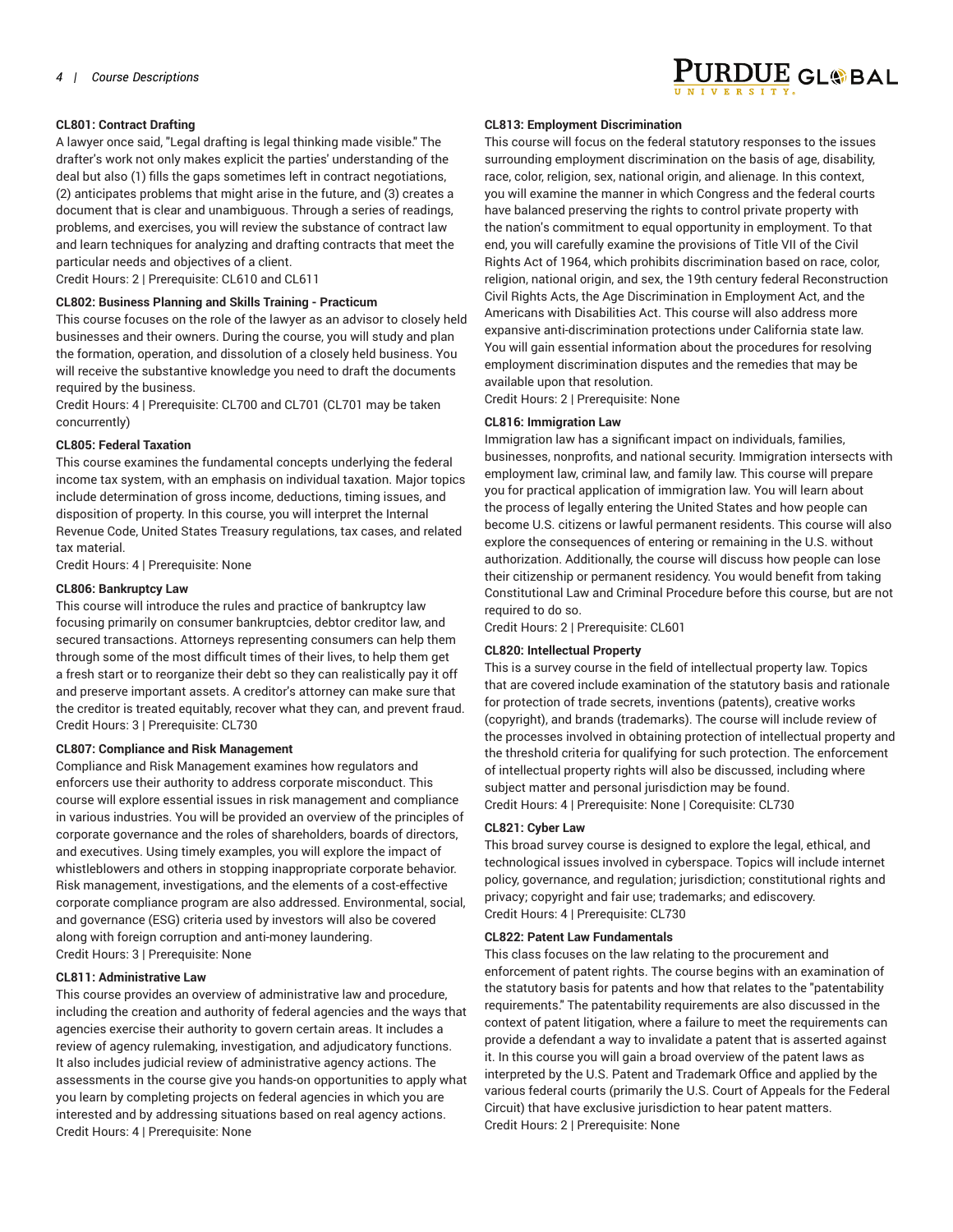PURDUE GL®BAL

## **CL826: Cybersecurity Law**

Cybersecurity law is a complex area of practice that is likely to expand and evolve. This course will provide insights into data security law, data breach notification laws, privacy law as it applies to cybersecurity, antihacking law, and government surveillance law. Laws discussed will include HIPAA, HITECH, FERPA, and GLBA. Skills practiced in this course will include writing, analysis, and research. Credit Hours: 2 | Prerequisite: None

#### **CL827: Employment Law**

Employment law has a significant and pervasive impact on society and our economy. This course addresses employment relationships, employment contracts, employment-related torts, worker's compensation, re-employment, whistleblower statutes, safety, employee benefits, and wage and hour issues. Skills addressed in this course include client counseling, compliance, drafting, and negotiating. Credit Hours: 4 | Prerequisite: CL611 and CL621

#### **CL830: Health Law**

This course introduces you to the legal issues involving the health care system and health care providers. Areas covered include licensing and discipline, informed consent, confidentiality, patient-professional relationships, liability of health care professionals and institutions, patient safety, health care coverage, fraud and abuse, and beginning of life and end of life issues.

Credit Hours: 4 | Prerequisite: None

# **CL831: Medical Malpractice/Professional Liability**

This course examines the duty of health care professionals and organizations to provide appropriate care by addressing specific tort issues, practice guidelines and standards, applicable regulations, and data bank issues.

Credit Hours: 2 | Prerequisite: CL830

#### **CL833: Medical Products Liability**

This course explores the legal aspects of health-related products liability, including medical devices, pharmaceuticals, and genetically engineered treatment modalities, plus relevant toxic tort issues. You will evaluate the current laws applicable to these areas and how they are applied through product liability claims and through administrative agencies like the U.S. Food and Drug Administration (FDA). The course will emphasize health law issues in products liability and will also cover aspects of administrative law. The course assessments provide you with some hands-on opportunities to apply what you learn in a "real-world" way by completing projects on the FDA and on litigation involving medical devices and pharmaceuticals and by drafting pleadings and a judicial decision to address hypothetical situations. Credit Hours: 2 | Prerequisite: None

#### **CL834: Risk Management in Health Care**

This course explores various models and trends in risk management programs, along with their components. The course will focus on all forms of risk and risk management in health care environments, from initiation of care through completion of care. Credit Hours: 2 | Prerequisite: CL830

## **CL836: Health Law Independent Study**

This course allows you to develop a project or a law review style paper on a health law topic. Projects or papers must be original work that adds something new and of value to the subject area addressed and reflects a high level of research and thorough analysis of a topic. You must spend at least 90 hours on a project or paper, and if completing a paper, it must be at least 30 pages in length to receive 2 credits. If you are considering this elective, you should review the Independent Study Request Form for further information on the expectations for student work in the course and the process for getting approval of an independent study project. Credit Hours: 2 | Prerequisite: CL830

#### **CL839: Trial Advocacy - Theories, Tactics, and Techniques**

This course introduces you to the fundamentals of courtroom advocacy. Interactive modules allow you to study the foundation of effective advocacy and to learn by doing. You are exposed to trial tactics and techniques including opening statements, direct and cross examinations, introduction of evidence, and closing arguments. You are assessed and receive feedback on your own performances via online video presentations. You must have access or arrange access to a webcam or other recording device that allows you to record videos and upload them, and be able to participate in live online videoconferencing. Credit Hours: 2 | Prerequisite: CL670, CL671, CL710, and CL711 (CL711 may be taken concurrently)

## **CL841: ADR and Technology**

This course explores the use of technology to facilitate dispute resolution. You will participate in several negotiation activities with a partner and mediation sessions with some of your classmates. You must have, or have ready access to, a web camera (webcam) and microphone as well as a sufficiently fast internet connection to participate in these activities online via webcam. You must also be able to stay on pace with the ideal modules in the course and complete assignments on time because many of them will be joint assignments that you will do with one or more of your classmates. The course activities must occur during certain time frames in the course and cannot be delayed if you are behind, and your classmates will be depending on you to keep pace to complete assignments. You will also participate in an arbitration proceeding and explore various online methods of dispute resolution. Credit Hours: 2 | Prerequisite: None

# **CL843: Virtual Law Practice**

Virtual law practice is a fact of operation for the vast majority of contemporary law firms; even those law firms that would not be considered to be wholly virtual nonetheless incorporate components of virtual practice. This course addresses the practical aspects of launching a virtual practice as well as related legal, ethical, and technological considerations, making this a useful overview if you wish to incorporate any aspect of virtual practice into your future work. This course will also address financial planning and budgeting, marketing, client acquisition tactics, staffing, and data management.

Credit Hours: 2 | Prerequisite: None